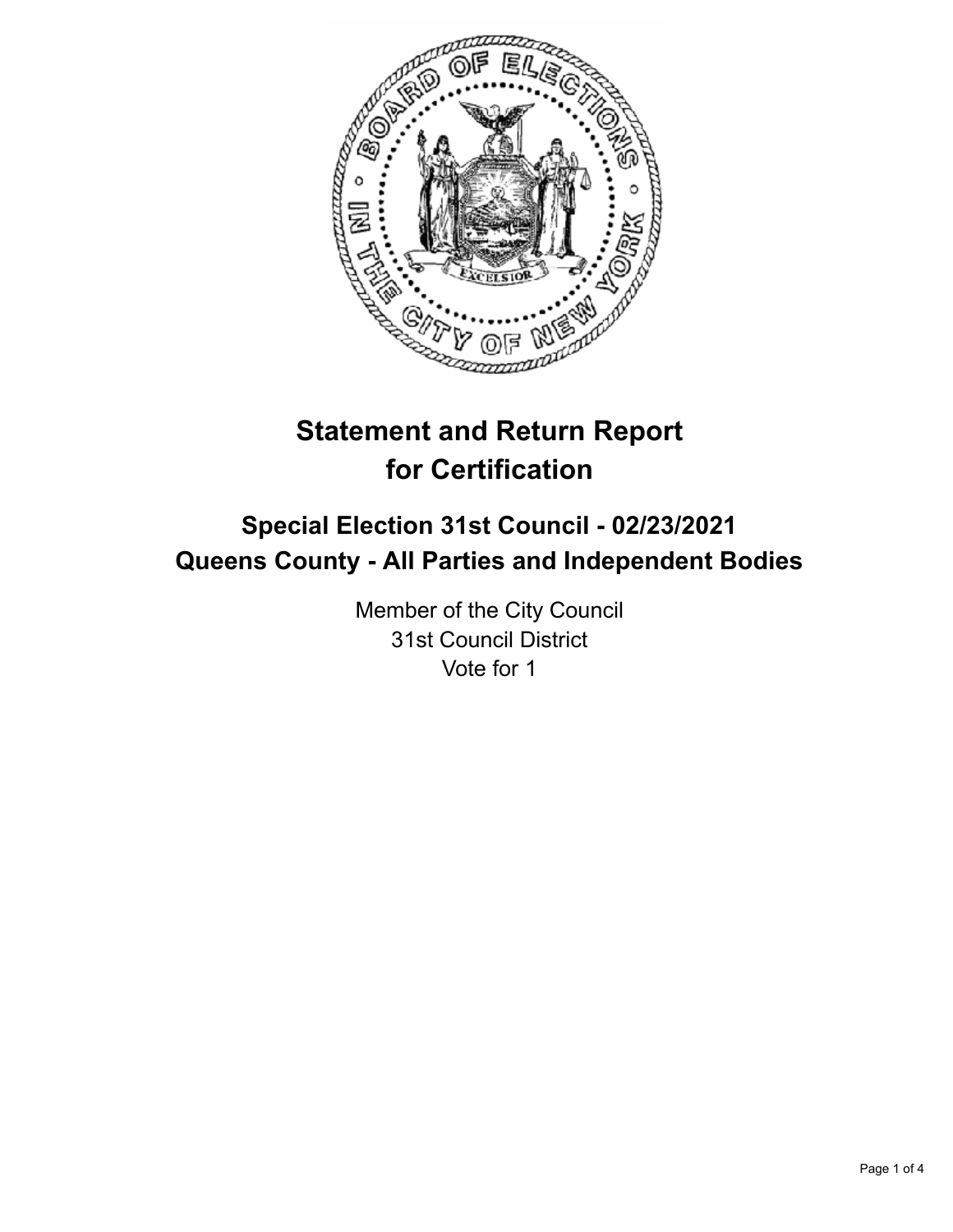

### **Assembly District 23**

| <b>PUBLIC COUNTER</b>                                    | 3,046 |
|----------------------------------------------------------|-------|
| ABSENTEE / MILITARY                                      | 108   |
| <b>AFFIDAVIT</b>                                         | 52    |
| <b>Total Ballots</b>                                     | 3,206 |
| Less - Inapplicable Federal/Special Presidential Ballots | 0     |
| <b>Total Applicable Ballots</b>                          | 3,206 |
| SELVENA N. BROOKS-POWERS (POWERS 4 QUEENS)               | 378   |
| MANNY SILVA (PEOPLE POWERED)                             | 139   |
| PESACH OSINA (COMMUNITY UNITY)                           | 2,416 |
| NANCY J. MARTINEZ (ROCKAWAY UNITED)                      | 70    |
| SHAWN M. RUX (RUX FOR US)                                | 43    |
| LATANYA COLLINS (COLLINS 4 QUEENS)                       | 19    |
| SHERWYN JAMES (TIME FOR CHANGE)                          | 24    |
| LATOYA R. BENJAMIN (THE TIME IS NOW)                     | 51    |
| NICOLE S. LEE (LEE FOR JOBS 31)                          | 25    |
| DONALD J TRUMP (WRITE-IN)                                | 5     |
| YEHUDA SHUTER (WRITE-IN)                                 | 1     |
| <b>Total Votes</b>                                       | 3,171 |
| Unrecorded                                               | 35    |

### **Assembly District 29**

| <b>PUBLIC COUNTER</b>                                    | 1,870        |
|----------------------------------------------------------|--------------|
| <b>ABSENTEE / MILITARY</b>                               | 175          |
| <b>AFFIDAVIT</b>                                         | 10           |
| <b>Total Ballots</b>                                     | 2,055        |
| Less - Inapplicable Federal/Special Presidential Ballots | $\mathbf{0}$ |
| <b>Total Applicable Ballots</b>                          | 2,055        |
| SELVENA N. BROOKS-POWERS (POWERS 4 QUEENS)               | 1,296        |
| MANNY SILVA (PEOPLE POWERED)                             | 213          |
| PESACH OSINA (COMMUNITY UNITY)                           | 8            |
| NANCY J. MARTINEZ (ROCKAWAY UNITED)                      | 10           |
| SHAWN M. RUX (RUX FOR US)                                | 72           |
| LATANYA COLLINS (COLLINS 4 QUEENS)                       | 31           |
| SHERWYN JAMES (TIME FOR CHANGE)                          | 225          |
| LATOYA R. BENJAMIN (THE TIME IS NOW)                     | 155          |
| NICOLE S. LEE (LEE FOR JOBS 31)                          | 20           |
| CHRIS GLOVER (WRITE-IN)                                  | 1            |
| MARIE ADAM-OVIDE (WRITE-IN)                              | 1            |
| PEGGY Y LOWRY (WRITE-IN)                                 | 1            |
| SCHERIE S. MURRAY (WRITE-IN)                             | 1            |
| UNATTRIBUTABLE WRITE-IN (WRITE-IN)                       | 1            |
| <b>Total Votes</b>                                       | 2,035        |
| Unrecorded                                               | 20           |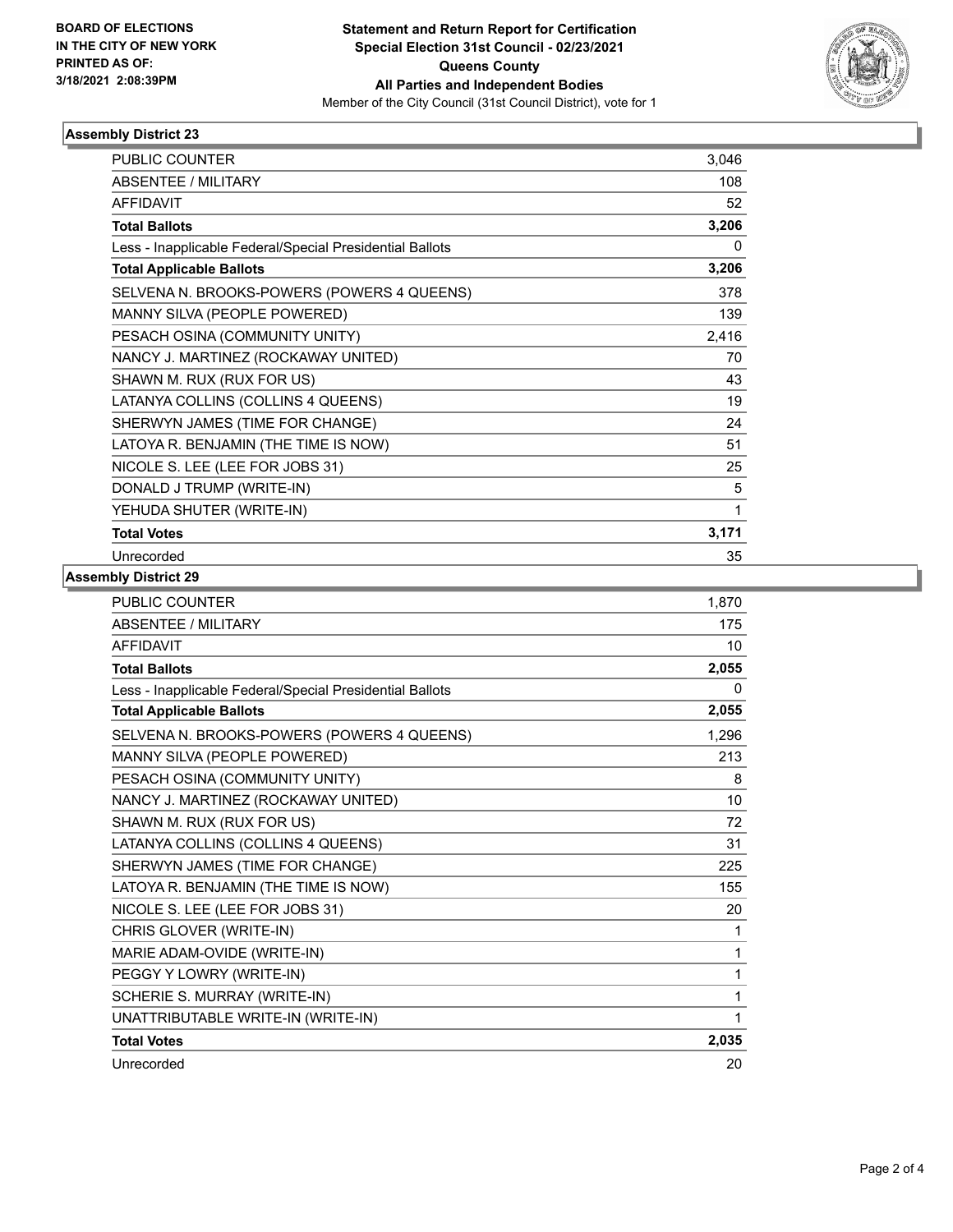

### **Assembly District 31**

| <b>PUBLIC COUNTER</b>                                    | 1,863          |
|----------------------------------------------------------|----------------|
| <b>ABSENTEE / MILITARY</b>                               | 133            |
| <b>AFFIDAVIT</b>                                         | 11             |
| <b>Total Ballots</b>                                     | 2,007          |
| Less - Inapplicable Federal/Special Presidential Ballots | 0              |
| <b>Total Applicable Ballots</b>                          | 2,007          |
| SELVENA N. BROOKS-POWERS (POWERS 4 QUEENS)               | 1,018          |
| MANNY SILVA (PEOPLE POWERED)                             | 373            |
| PESACH OSINA (COMMUNITY UNITY)                           | 63             |
| NANCY J. MARTINEZ (ROCKAWAY UNITED)                      | 83             |
| SHAWN M. RUX (RUX FOR US)                                | 94             |
| LATANYA COLLINS (COLLINS 4 QUEENS)                       | 52             |
| SHERWYN JAMES (TIME FOR CHANGE)                          | 86             |
| LATOYA R. BENJAMIN (THE TIME IS NOW)                     | 156            |
| NICOLE S. LEE (LEE FOR JOBS 31)                          | 24             |
| ALAV KATEMAN (WRITE-IN)                                  | 1              |
| JAMES JOHNSON (WRITE-IN)                                 | 1              |
| <b>JESUS CHRIST (WRITE-IN)</b>                           | 1              |
| JOSEPH F. KASPER (WRITE-IN)                              | 1              |
| KEVIN MORGAN (WRITE-IN)                                  | 1              |
| UNATTRIBUTABLE WRITE-IN (WRITE-IN)                       | $\overline{2}$ |
| <b>Total Votes</b>                                       | 1,956          |
| Unrecorded                                               | 51             |
|                                                          |                |

**Assembly District 32**

| PUBLIC COUNTER                                           | 154            |
|----------------------------------------------------------|----------------|
| <b>ABSENTEE / MILITARY</b>                               | 28             |
| AFFIDAVIT                                                | 1              |
| <b>Total Ballots</b>                                     | 183            |
| Less - Inapplicable Federal/Special Presidential Ballots | 0              |
| <b>Total Applicable Ballots</b>                          | 183            |
| SELVENA N. BROOKS-POWERS (POWERS 4 QUEENS)               | 138            |
| MANNY SILVA (PEOPLE POWERED)                             | 11             |
| PESACH OSINA (COMMUNITY UNITY)                           | 0              |
| NANCY J. MARTINEZ (ROCKAWAY UNITED)                      | 0              |
| SHAWN M. RUX (RUX FOR US)                                | 4              |
| LATANYA COLLINS (COLLINS 4 QUEENS)                       | 5              |
| SHERWYN JAMES (TIME FOR CHANGE)                          | $\Omega$       |
| LATOYA R. BENJAMIN (THE TIME IS NOW)                     | 23             |
| NICOLE S. LEE (LEE FOR JOBS 31)                          | 0              |
| <b>Total Votes</b>                                       | 181            |
| Unrecorded                                               | $\overline{2}$ |